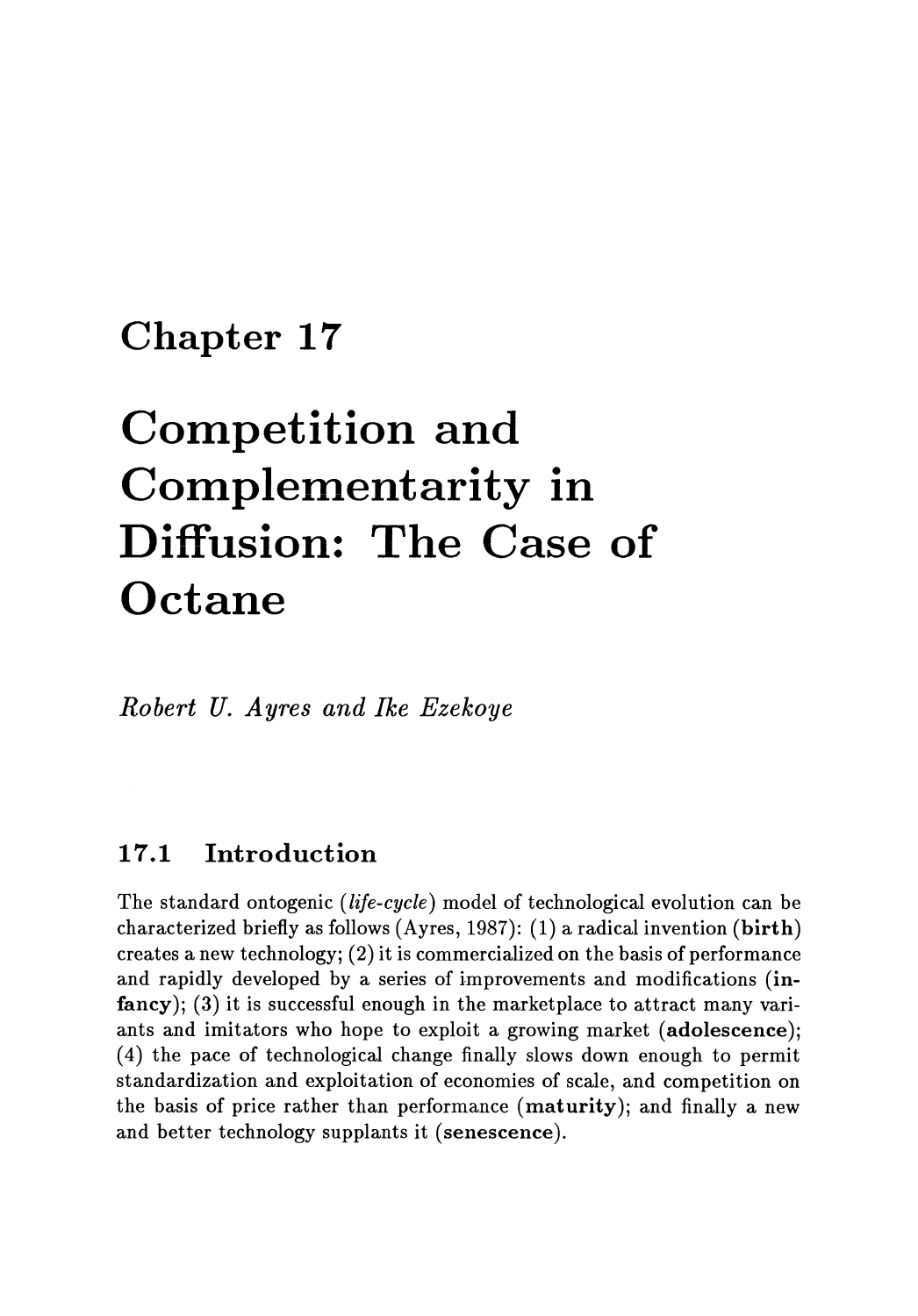The standard model involves substitutions in the adolescent and senescent stages. During the adolescent stage, the new and dynamic technology is gradually penetrating the markets of its predecessor. During the senescent stage it, in turn, is being displaced from its markets by its successor. The substitution of a new technology for an older one is often modeled as a deterministic process, following a simple mathematical formula such as a logistic function or a Gompertz curve (see, for example, Linstone and Sahal, 1976; Mahajan and Peterson, 1985; Mahajan and Wind, 1986).

However, complex social systems - including the system of innovation, adoption and diffusion of technology - are inherently nonlinear. As such, they must be expected to exhibit the characteristics of nonlinear dynamical systems. Among these characteristics is the occurrence of **non-equilibrium**  steady-state behaviors (such as limit cycles and quasi-periodic motion) that temporarily emulate the behavior of simpler systems, but eventually depart from it (Crutchfield *et ai.,* 1986). In short, social systems cannot be expected to always behave in accordance with any given simple model. Indeed, simple behavior, when it does occur, is likely to be an example of non-equilibrium steady state. Hence, from the standpoint of fundamental dynamical theory it seems likely that more can be learned by analyzing cases where the simple models fail than cases where they seem to work well (e.g., Fisher and Pry, 1971).

In particular, the simple deterministic substitution model that is normally assumed assumes that a substitution process, once it has proceeded past a certain threshold, inevitably proceeds to completion (unless it is interrupted by a further substitution). This implies the existence of an underlying self-reinforcing *(lock-in)* mechanism of some sort. Such mechanisms are intrinsically nonlinear in nature. A number of examples have been examined by Arthur (1983, 1988a, and 1988b). Obviously, the large number of cases where the substitution process has proceeded according to this script can be regarded as indirect evidence of the pervasiveness of self-reinforcing mechanisms. Yet, there are significant exceptions. Such a case is the subject of this chapter. We examine the technological evolution of fuels for spark-ignition internal combustion engines (e.g., automobile engines) since the beginning of the present century. The chapter concludes with a discussion of some possible explanations for the failure of "antiknock" additives to displace cracking as a means of raising gasoline octane, or conversely.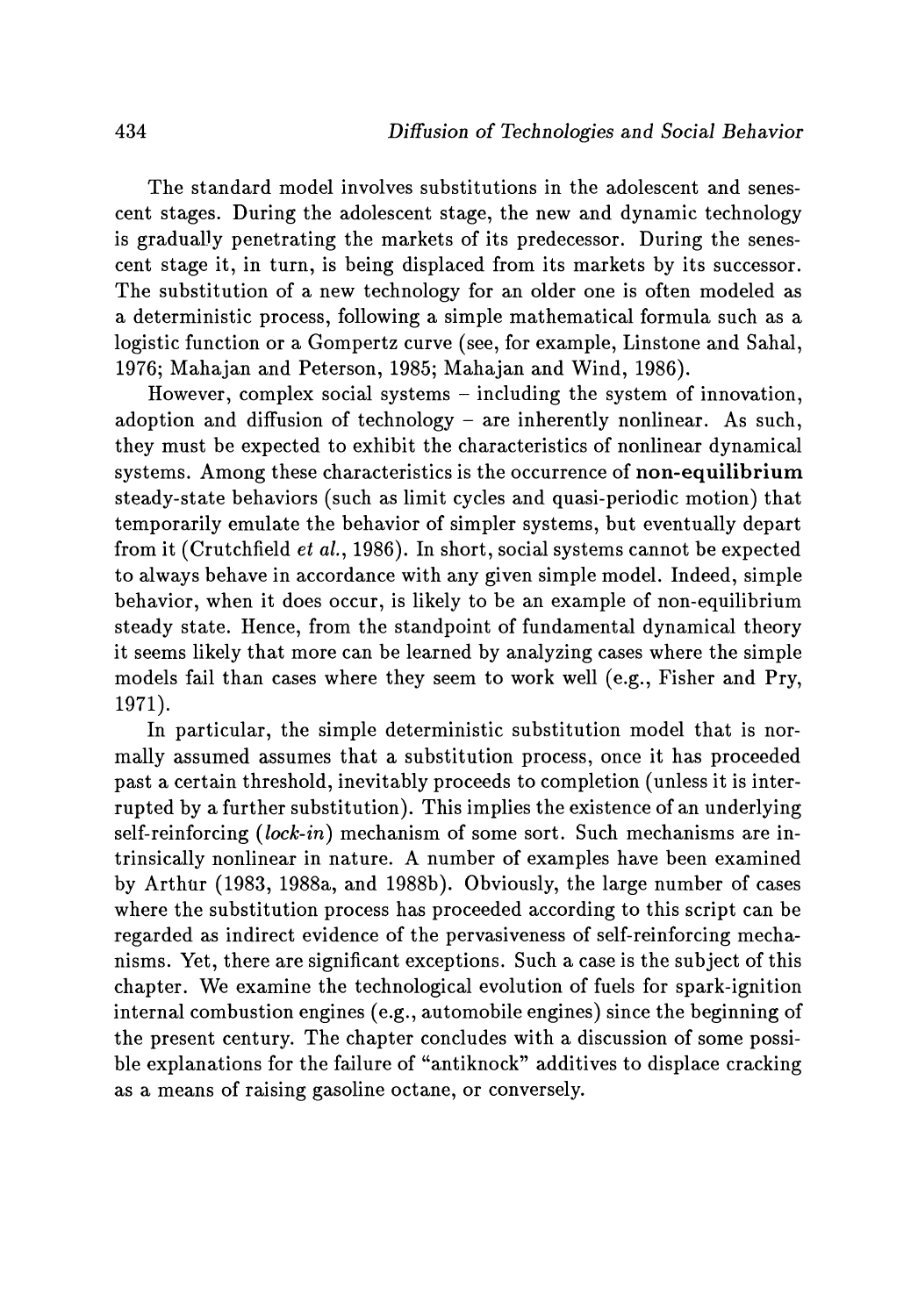#### **17.2 Historical Background**

The automobile had no single inventor. It is usually traced to early models by Gottlieb Daimler and Wilhelm Maybach, and Karl Benz *(ca. 1885).*  For the next twenty years and more, automobiles were essentially toys for the rich and adventurous. It was not until after 1905 (the year Ford Motor *Co.* was founded) that automobiles were technologically developed enough to be useful for simple transportation purposes. Even then, for many years, they remained expensive, unreliable and uncomfortable. However, by 1908 the dominant technological *trajectory* had been determined and the industry, led by Ford, began to standardize. The enormously successful *Model T* was introduced in 1908, which symbolically marks the end of the "childhood" phase of the auto industry and the beginning of adolescence and consolidation.

This chapter is not about autos, however, but about motor fuel. The relevance of the previous paragraph is simply that after 1908 demand for cars - and, consequently for gasoline - began to rise rapidly. It is important to note that in the earliest days automotive fuel was so-called *natural gasoline,* a medium volatility product of crude oil refining, consisting of fractions boiling in the range between  $0-70^{\circ}$  C and an octane of 72-75. But this light fraction averages only about 2.4% (by weight) of North American crude and no more than 4.7% of middle-Eastern crude.[l] To increase the output of motor fuel, early refineries blended natural gasoline with the next heavier fraction, *naphtha*, boiling in the range  $70-140^{\circ}$  C, but with less desirable combustion properties. The blend had an octane level of around 50. For North American crude oils the naphtha fraction averages 6.5% by weight (7.9% for middle-Eastern crude). Thus, while local details differed, petroleum refiners in the USA *ca.* 1910 could only utilize around 9% of their crude oil, by weight, directly for motor fuel.

At the time (1910),9% of the crude oil was still adequate to supply the automotive demand, inasmuch as there were as yet relatively few vehicles on the roads. Indeed, the biggest market for petroleum products was still *illuminating oil* (kerosene), which constituted about 15.6% of the weight of the refinery product stream. However the heavier, lower-value fractions, *gas oil* (now known as heavy distillate, diesel oil, or heating oil), and *residual oil* together still constituted 75% of the refinery output. Gas oil, alone, accounted for about 60% of the product. There were already significant incentives to add value to the heavy fractions by somehow converting them into lighter fractions.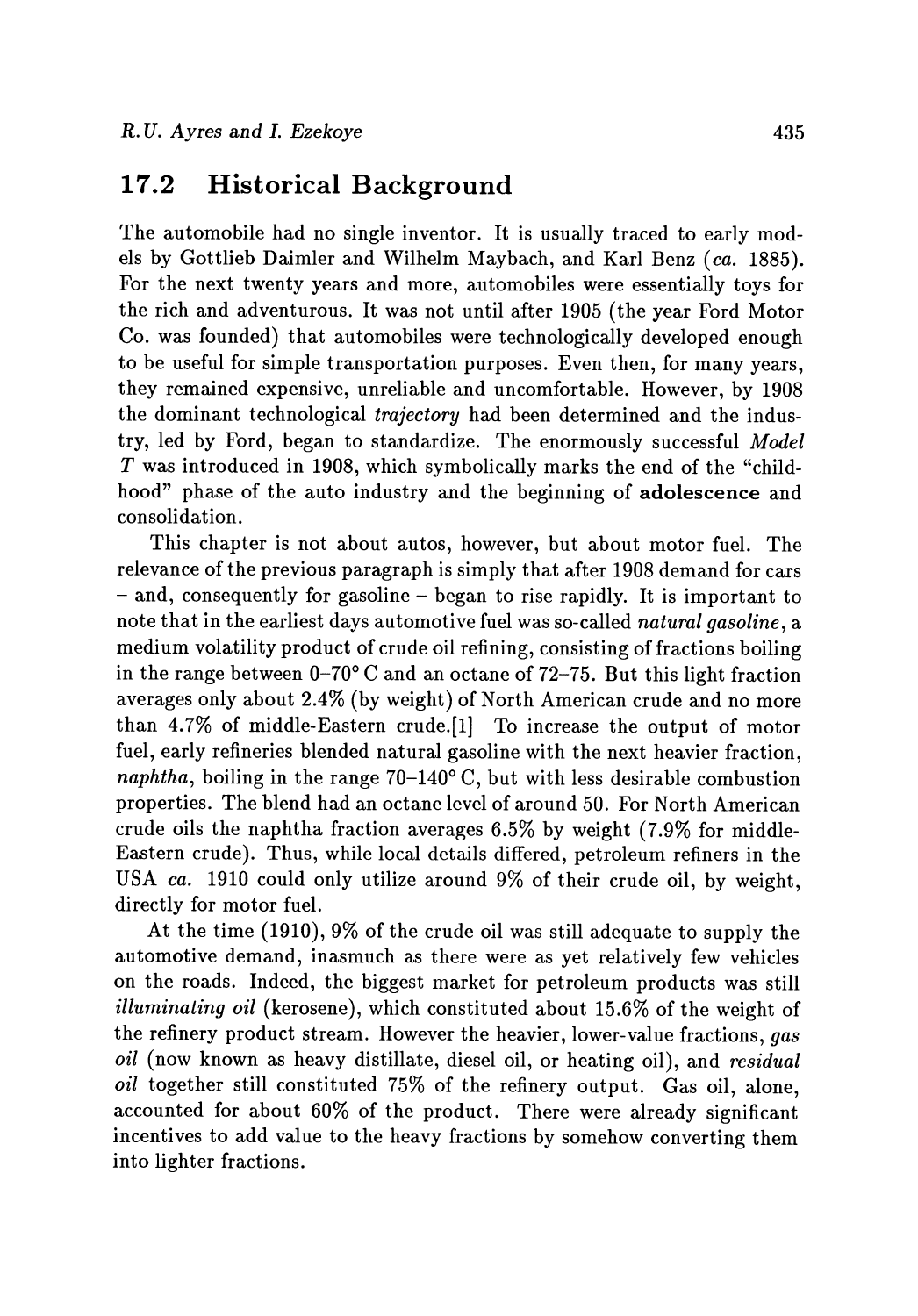The breakup of Standard Oil Co. of New Jersey (NJ) in 1911 triggered a major innovation, the thermal cracking process. The chief inventor and innovator of the process was William Burton, a vice president of one of the spinoffs from Standard Oil, Standard Oil Co. of Indiana (now renamed Amoco). With its refineries on the shores of Lake Michigan, and its major market the rapidly growing Chicago metropolitan area, Indiana Standard was faced with an exceptionally rapidly growing market area, together with a rather limited access to crude oil.[2] A new technology promising to increase the fraction of crude oil that could be used for motor fuel was very welcome.

Burton's thermal cracking process - heating a batch of heavy gas oil in a closed tank or retort - effectively converted about 20% of the gas oil into a light fraction suitable for blending with natural gasoline and naphtha. This effectively doubled the output of motor gasoline from about 9% to around 21%, while simultaneously increasing its *research octane* (RON) rating from 50 to 55. The Burton process was first introduced in 1913-1914 and was enormously profitable to refiners. For this reason it was rapidly adopted by others  $(Figure 17.1)$ . It also set off a great wave of competitive invention and innovation, since other oil companies did not like paying the high royalties demanded by Indiana Standard for what was, essentially a very simple invention. Burton and his colleagues began to improve their first crude batch process. Meanwhile, others entered the field with ideas for continuous thermal processes and (later) catalytic processes.

*Table* 17.1 summarizes the major innovations in refining after 1913 and *Figure 17.2* indicates the succession of substitutions in refinery technology in quantitative terms, as each technology replaced its predecessor and was, in turn, replaced. (Data for these exhibits has been taken primarily from Enos, 1962, and Lakhani, 1975). It is noteworthy that the substitutions displayed in *Figure* 17.2 do seem to fit the standard ontogenic model reasonably well.

From the standpoint of the *octane* industry, Burton's radical innovation of 1913 marks the date of birth. But, what makes this case complicated (and interesting) is that there were two different  $-$  and noncomplementary - market interests and consequently two *driving forces* involved. The first, as suggested above, was the petroleum refineries' direct economic interest in increasing the output of high-value motor fuel per barrel of crude oil. Doubling the output of motor fuel per barrel from 9% to 20-21% meant, in effect, that less than half the amount of crude oil had to be discovered, pumped, shipped, and distilled to yield the same amount of salable product.

The second market interest – which created a demand for higher octane *per se* - was shared by the automobile users and manufacturers, but was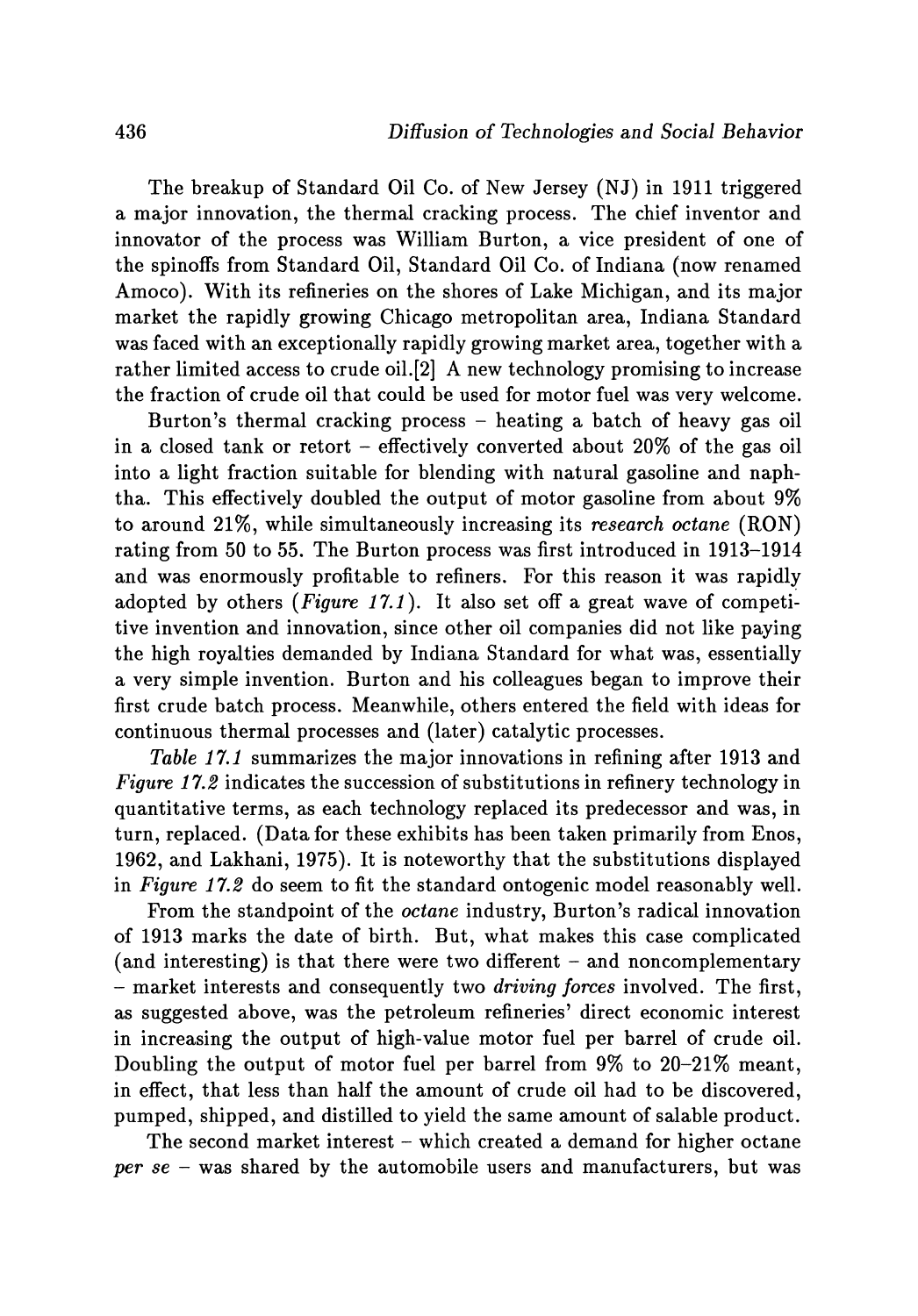|                                                                                                                                                        | Specific economic<br>advantage over                                                                                                                                            |                                                                                                                                                                                                                                                                                                                                                                                  |
|--------------------------------------------------------------------------------------------------------------------------------------------------------|--------------------------------------------------------------------------------------------------------------------------------------------------------------------------------|----------------------------------------------------------------------------------------------------------------------------------------------------------------------------------------------------------------------------------------------------------------------------------------------------------------------------------------------------------------------------------|
| Name                                                                                                                                                   | predecessor                                                                                                                                                                    | Factors driving innovation                                                                                                                                                                                                                                                                                                                                                       |
| Burton batch<br>thermal<br>cracking<br>process, Indiana<br>Standard,<br>1913-1914                                                                      | Increased octane to<br>about 60 and<br>motor gasoline<br>yield per bbl of<br>petroleum from<br>about 9% to 21%<br>or so.                                                       | Indiana Standard was created by the<br>court ordered breakup of Jersey<br>Standard; it was left with refining and<br>distribution, but little crude supply.<br>Demand in Chicago area was rising<br>imperative to stretch each barrel.                                                                                                                                           |
| Continuous tube<br>$\mathcal{B}$ tank thermal<br>cracking process<br>(Clark, ESSO,<br>1922). Dubbs<br>process (UOP,<br>1922). Cross<br>process (1922). | Better suited to<br>scale-up than batch<br>process; increased<br>octane to 72, mpg<br>by 22% and output<br>per unit of capital<br>by 50%. Reduced<br>process energy by<br>20%. | ESSO wanted to invent around<br>Indiana Standard's processes and to<br>invalidate other patents (e.g., Cross).<br>Universal Oil Products (UOP) was<br>created by a group of regional refiners<br>to invent around Indiana Standard's<br>patents because they were unable to<br>license because they were in the same<br>marketing area. UOP sued Indiana<br>Standard to preempt. |
| Houdry fixed<br>bed (batch)<br>catalytic<br>cracking process<br>(Sun Oil,<br>Socony-<br>Vacuum,<br>1938)                                               | Increased gasoline<br>yield to 40% of<br>crude, octane to<br>72. Cut process<br>energy by $2/3$ .                                                                              | Initial research in France was<br>prompted by fears of shortages and<br>lack of crude oil in Europe: Backing<br>by Sun Oil Co. was due to a glut of<br>heavy fuel oil and Sun's market niche<br>with a single grade gasoline of higher<br>octane than its competitors.                                                                                                           |
| Continuous<br>fluidized bed<br>catalytic<br>cracking process<br>(ESSO et al.,<br>Mobil, Houdry)                                                        | Better suited to<br>scale-up than batch<br>process; increased<br>octane to 93-95.                                                                                              | Catalytic Research Associates was<br>formed by Esso, with BP, Shell,<br>Texaco, UOP, MW Kellogg and IG<br>Farben to invent around the Houdry<br>fixed bed process. Members of the<br>syndicate could avoid royalties on the<br>process. Mobil developed its own<br>process for the same reason.                                                                                  |

**Table 17.1.** Summary of major cracking technologies.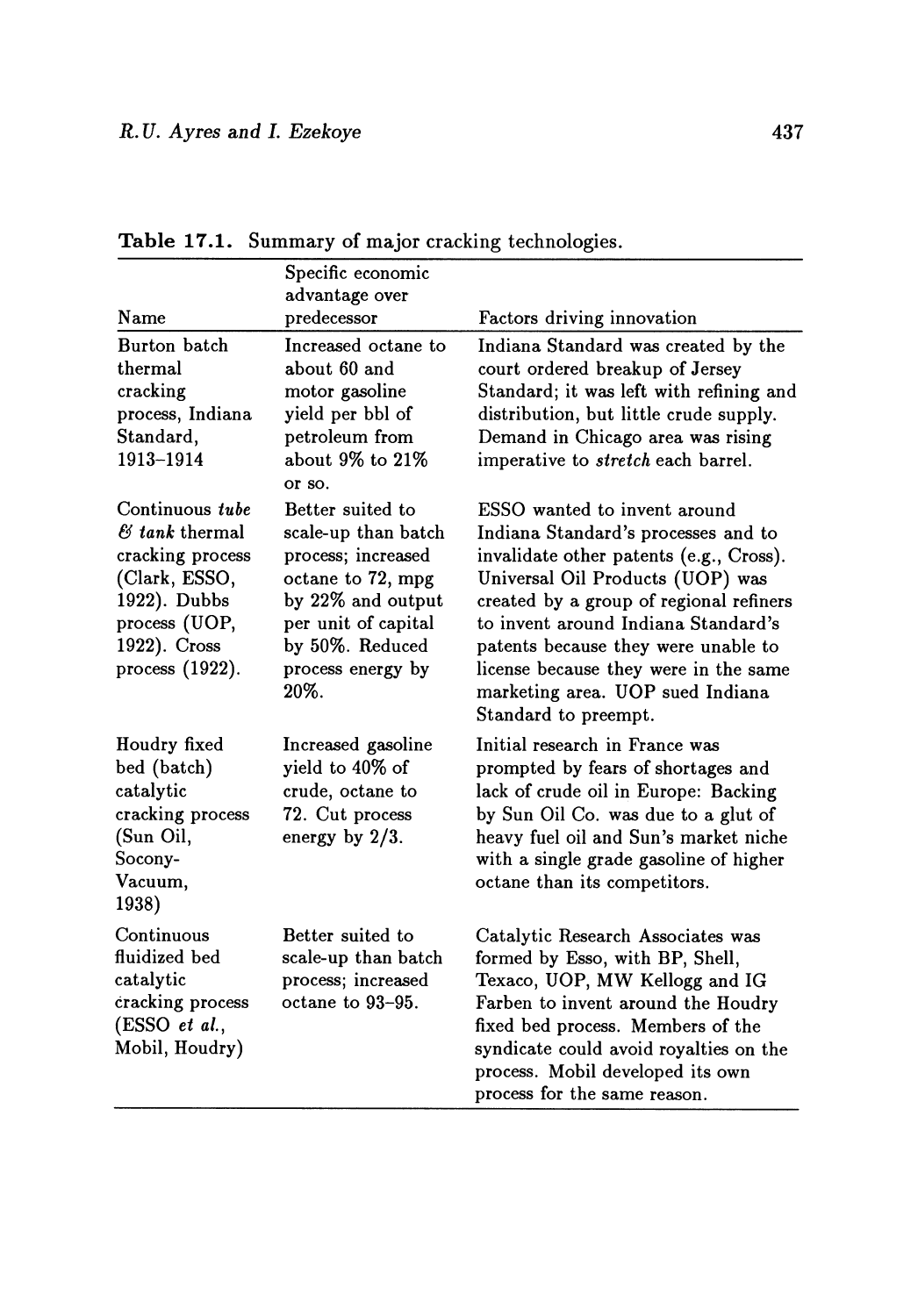

**Figure 17.1.** Cracking capacity as percent of total crude oil production capacity. (Source: Lakhani, 1975, p. 54.)

to some extent contrary to the interests of the petroleum companies. The conflict and its resolution are part of this story. The inherent characteristics of internal combustion engines are such that both output power and thermodynamic efficiency are functions of the compression ratio of the engine. Thus, high compression engines offer better performance for the car. The compression ratio is the ratio of the volume of combustion products after expansion (exhaust gases) to the volume of the fuel-air mixture at the point of ignition. Since the exhaust gases must be at atmospheric pressure, this is also a measure of the amount of compression in the engine.

For a spark-ignition engine  $-$  in contrast to a Diesel engine  $-$  the maximum compression is not limited by the geometry of the cylinder and crankshaft, or the tightness of the piston-rings, as might be expected, but by the tendency of the engine to *knock* or *ping,* which cuts power output sharply and can cause damage. Knocking means the octane level of the fuel being used is not high enough to operate at the design compression ratio. The attribute that permits higher compression is called the research octane number or RON, or simply *octane.* It varies considerably from fuel to fuel, depending on its chemical structure, oxygen content and other factors. In general, higher octane fuels permitted higher compression engines, which permitted better automotive performance as well as fuel economy. *Figure* 17.3 shows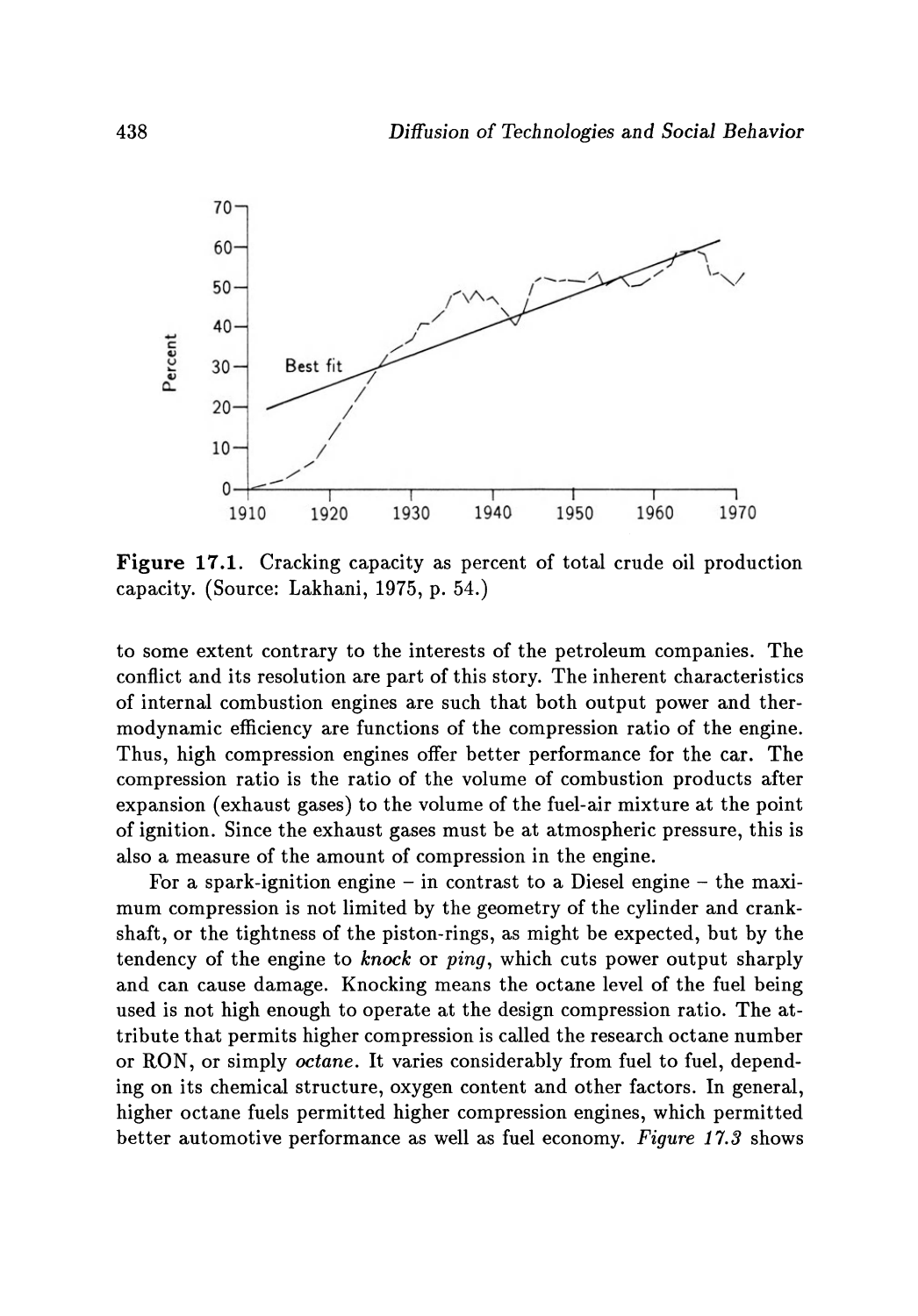

Figure 17.2. Petroleum cracking processes. (Sources: Data prior to 1958) from Ayres, 1987; data from 1958 on from Lakhani, 1975, p. 54.)

the historical progression of octanes from 1930 until 1970, while *Figure 17.4*  shows the close parallel with increasing engine compression ratios.

Increasing fuel economy (due to increased octane levels) meant that gasoline sales in volume terms did not increase as fast as automobile usage. On the other hand, every increase in automotive performance attracted more first-time buyers of automobiles, and each additional vehicle in the fleet meant a guaranteed demand for gasoline throughout the life of the car. Thus, the petroleum industry had a somewhat contradictory interest in the *octane race.* On the one hand, as long as petroleum supplies were ample, better fuel economy was not in its direct economic interest. On the other hand, it did share the interest of the automobile manufacturers in attracting more and more people to buy cars, because the more cars people bought the more motor fuel the refiners could sell.

This conflict between short- and long-term interests on the part of the petroleum refiners had one direct implication, however. Given the possibility of increasing octane levels independently of changes in refining technology,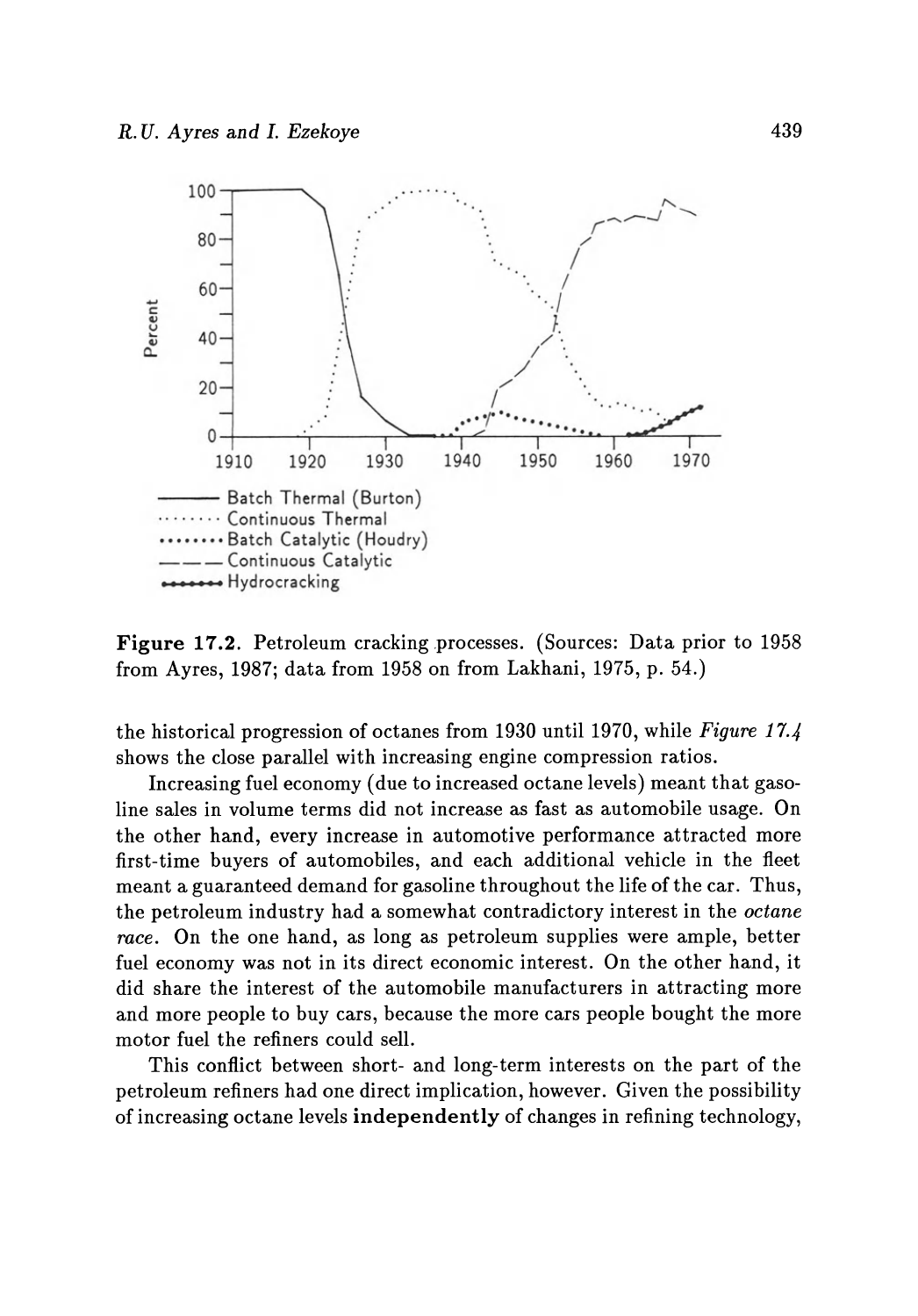

Figure 17.3. Average octane numbers.

*vis-a-vis* the possibility of increasing octane levels in conjunction with increasing the fraction of the crude oil that could be utilized for motor fuel, the latter was vastly preferable for the refiners. This preference explains much of the history of the octane race. Of course, the technology of increasing octane levels independently of refinery practice was introduced in the early 1920s. We discuss this next.

### 17.3 The Introduction of Tetraethyl Lead

The search for an antiknock additive for gasoline began in 1916, when engine compression ratios averaged only 4:1, yet *knocking* was a pervasive problem due to the low octane level of the motor fuels then available. At the time, however, the cause was not known. Charles Kettering's battery ignition system had been introduced only a few years earlier, and rival magneto ignition system manufacturers blamed it for knock. To counter this ploy (and find the real explanation, and a solution to the problem), Kettering and his colleagues Thomas Midgley, Thomas Boyd, and Carroll Hochwalt launched a research program at his Dayton Engineering Laboratories. It was subsidized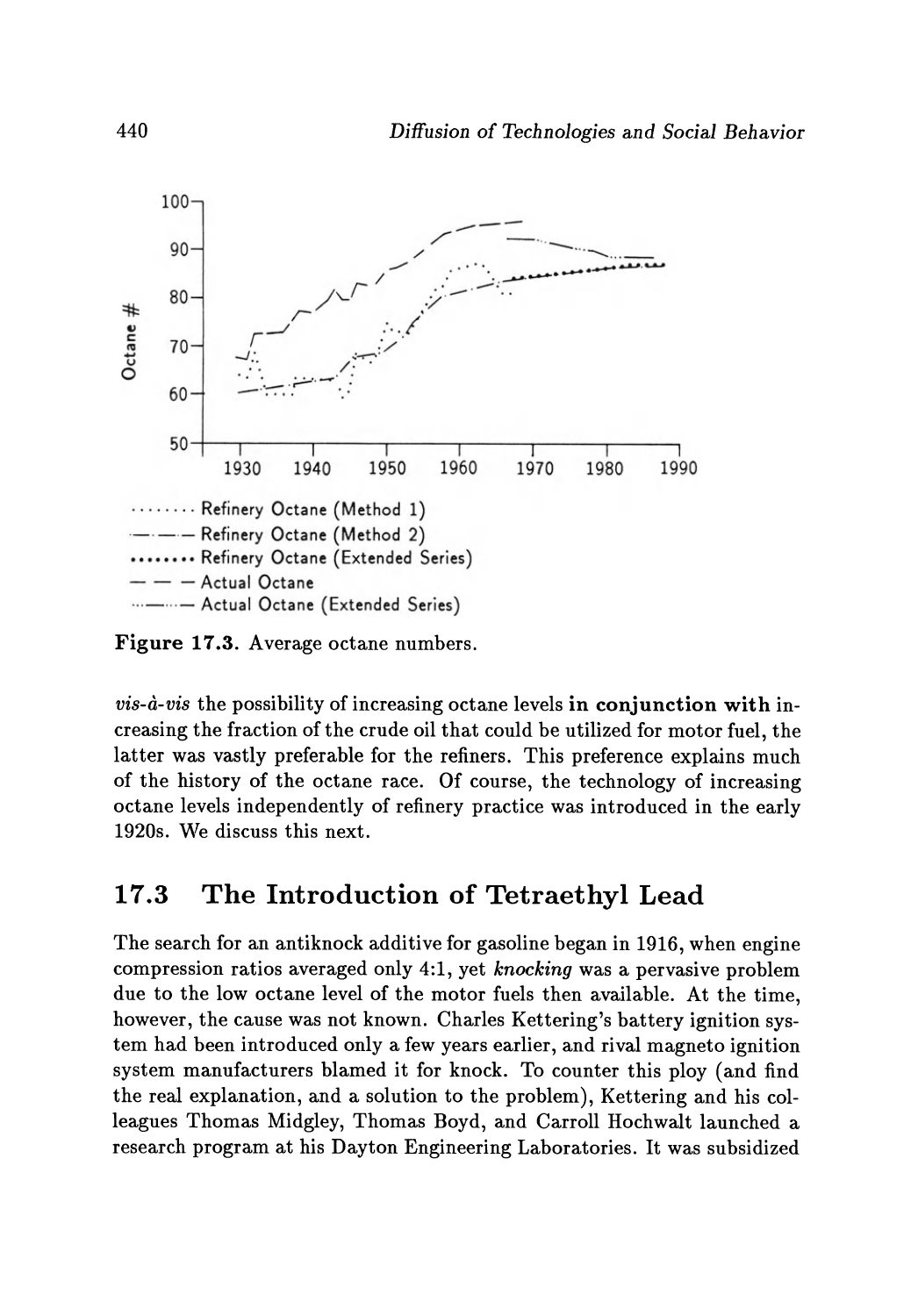

**Figure** 17.4. Automobile engine compression ratios.

by General Motors Corporation (GM), which later purchased Dayton Engineering Labs., (now known as DELCO Division) and made Kettering Vice President and chief scientist.

The first step was to test Midgley's theory that fuel volatility was the cause of the problem. (This had seemed plausible because increased demand for motor fuel had been met by increased blending of natural gasoline with less volatile naphtha). Volatility was ruled out by the end of 1916. Next, Kettering had a hunch that fuel color[3] might have an influence on knocking. This was quickly tested by adding various coloring agents to the fuel. The *color theory* was quickly discarded, but one of the chemical agents tested was iodine, which did have a measurably beneficial effect on knocking. For the next five years hundreds of compounds were tested, and some possible antiknock compounds were found, including aniline, selenium, and tellurium. They were all rejected for various reasons (such as odor). Finally, in December 1921, tetraethyllead (TEL) was synthesized by Hochwalt. As an antiknock additive it has never been equalled, despite many millions of dollars of subsequent research by the German chemical cartel IG Farben.

For TEL to become a practical fuel additive, a manufacturing process was needed. This was developed by Charles Kraus, whose research was supported by Standard Oil Co., NJ. The GM patents on TEL and the Standard Oil Co., NJ manufacturing patents were consolidated by the formation of Ethyl Corporation in 1924, jointly owned by GM and Standard Oil *Co.,* NJ.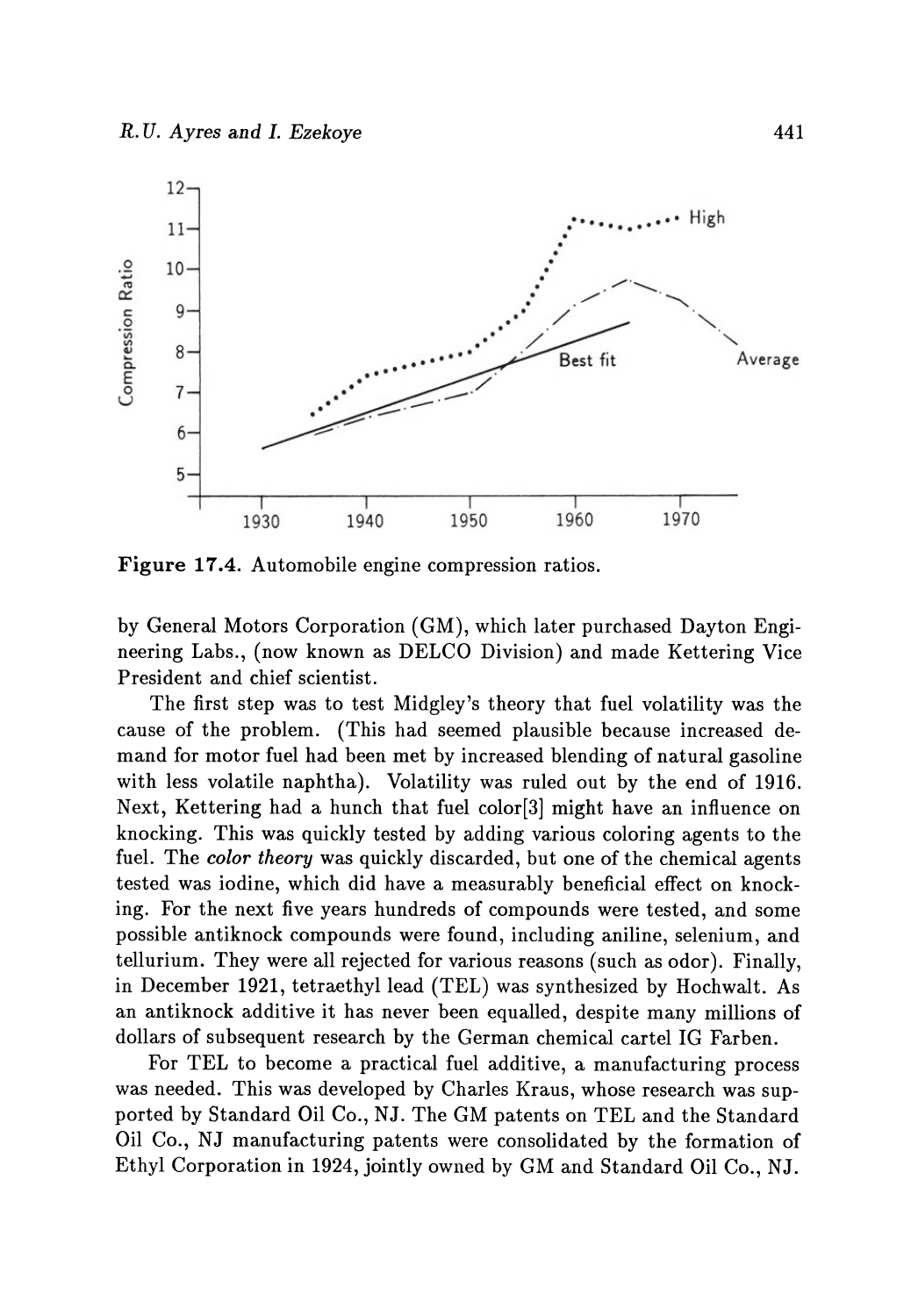Another problem that had to be overcome was the corrosion of spark plugs by lead oxide deposits. This was finally overcome by the addition of ethylene dichloride and ethylene dibromide in the additive. The latter, in turn, required a large and reliable source of bromine, which was finally achieved by the commercialization of the Dow process to extract bromine from seawater (1931).

From 1924 to 1930 the Ethyl Corporation was primarily involved in R&D, testing, advertising and marketing *premium* or *Ethyl* gasoline and building up its distribution network. Meanwhile, GM was actively promoting the higher performance cars that the new fuel made possible. Whether for this reason, or others, it was during this period that GM overtook Ford as the major US auto manufacturer.

Sales of TEL (in the form of *ethyl* fluid sold by Ethyl Corporation to refineries, and blended by the latter into commercial gasoline) took off. Motor fuel (gasoline) sales more than quadrupled from 1929 to 1967, with only a slight decline even in the worst year of the depression. Meanwhile, the average content of lead in grams per gallon of gasoline increased ten-fold and almost monotonically during the depression years (from 0.17 gm/gal. in 1929 to 1.75 gm/gal. in 1939) and reached an all-time peak of 4.71 gm/gal. in the wartime year of 1944. It hovered in the 3.5-3.9 range in the late 1960s before the first restrictions on TEL use - for environmental reasons - became effective. The average lead use, per gallon of gasoline used on highways, is shown in *Figure* 17.5.

#### **17.4 Relative Contributions of Refining and TEL**

In terms of the life-cycle model referred to briefly at the beginning of this chapter, one would expect the long-term competition between refinery technology and additives (notably TEL) to result in a clear superiority of one over the other, resulting in a well-defined displacement or substitution process. Before this hypothesis can be tested, however, we need a methodology for allocating the apparent *octane added* in each year (defined as octane per gallon above the base level of 50) among the various sources. From 1929 to 1970, roughly, the competition was strictly between refining and TEL. Since the environmental constraints on TEL have been gradually implemented, a new set of additives - basically alcohols - have appeared on the scene. These will be discussed later.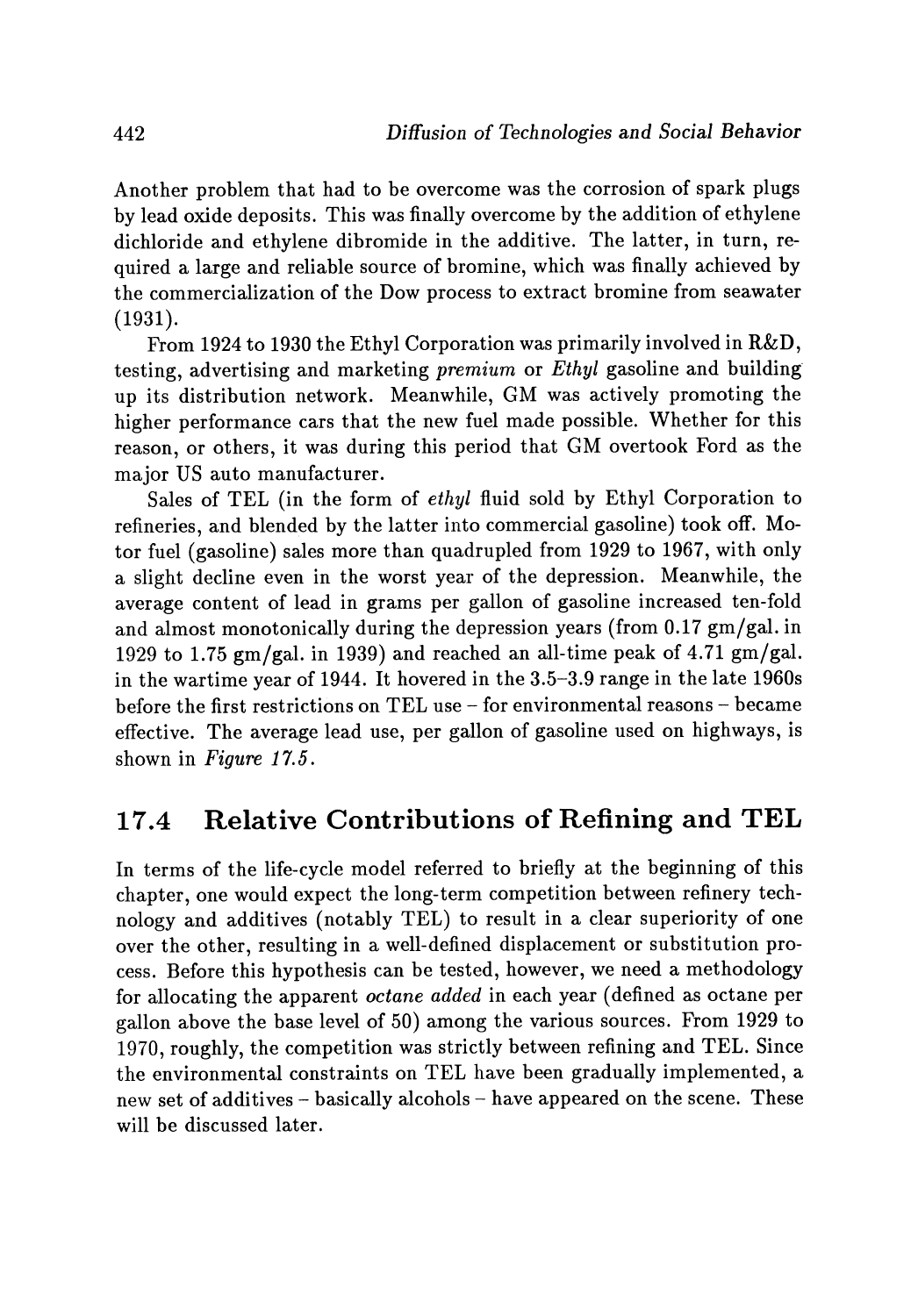

**Figure** 17.5. Lead use rate (grams/gallon). (Sources: Lead use: US Bureau of Mines, *Minerals Yearbook,* var. vols.; fuel consumption: US Federal Highway Administration, *Highway Statistics,* var. vols.)

There are two straightforward methodologies for estimating the octaneadded, as defined above. Both start from the average octane level of fuel sold in a given year (see *Figure* 17.3). One approach is to use a *lead susceptibility*  chart prepared by the Ethyl Corporation to determine the octane gain from a given amount of lead additive, based on the octane level of the *base fuel,*  i.e., the gasoline as obtained from the refinery process alone. The chart in question is shown as *Figure* 17.6. It can be used to estimate the base fuel octane from the quantity of lead added (in grams per gallon). This method assumes, of course, that lead is added to *average* base fuel. In reality, high octane gasoline from some refineries has always been sold as *unleaded premium,* as long ago as the late 1930s.[4] This tends to lower the average octane level of the base fuel to which TEL *was* added, distorting the average picture somewhat.

On the other hand, the alternative approach  $-$  which can be termed "process accounting"  $-$  is to calculate the average octane of the base fuel from the fraction of gasoline produced by each refinery process in each year and the octane produced by that process. For purposes of this analysis we have assumed the octane levels indicated in *Table* 17.1, namely, Burton batch thermal cracking (55 RON), continuous thermal cracking (73 RON), Houdry batch catalytic (87 RON), continuous catalytic or fluidic (95 RON).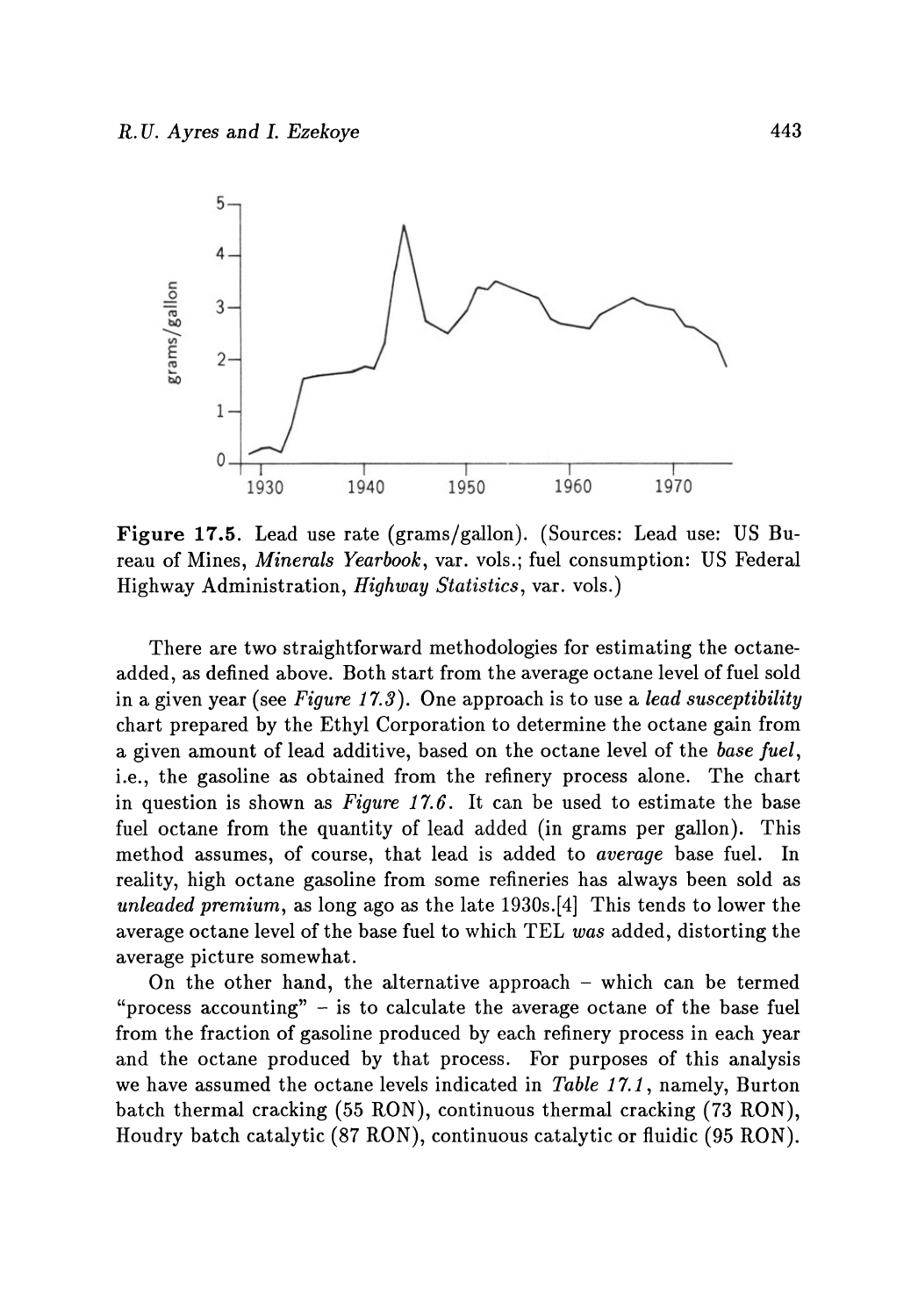

Figure 17.6. Ethyl Corporation lead alkyl antiknock susceptibility chart.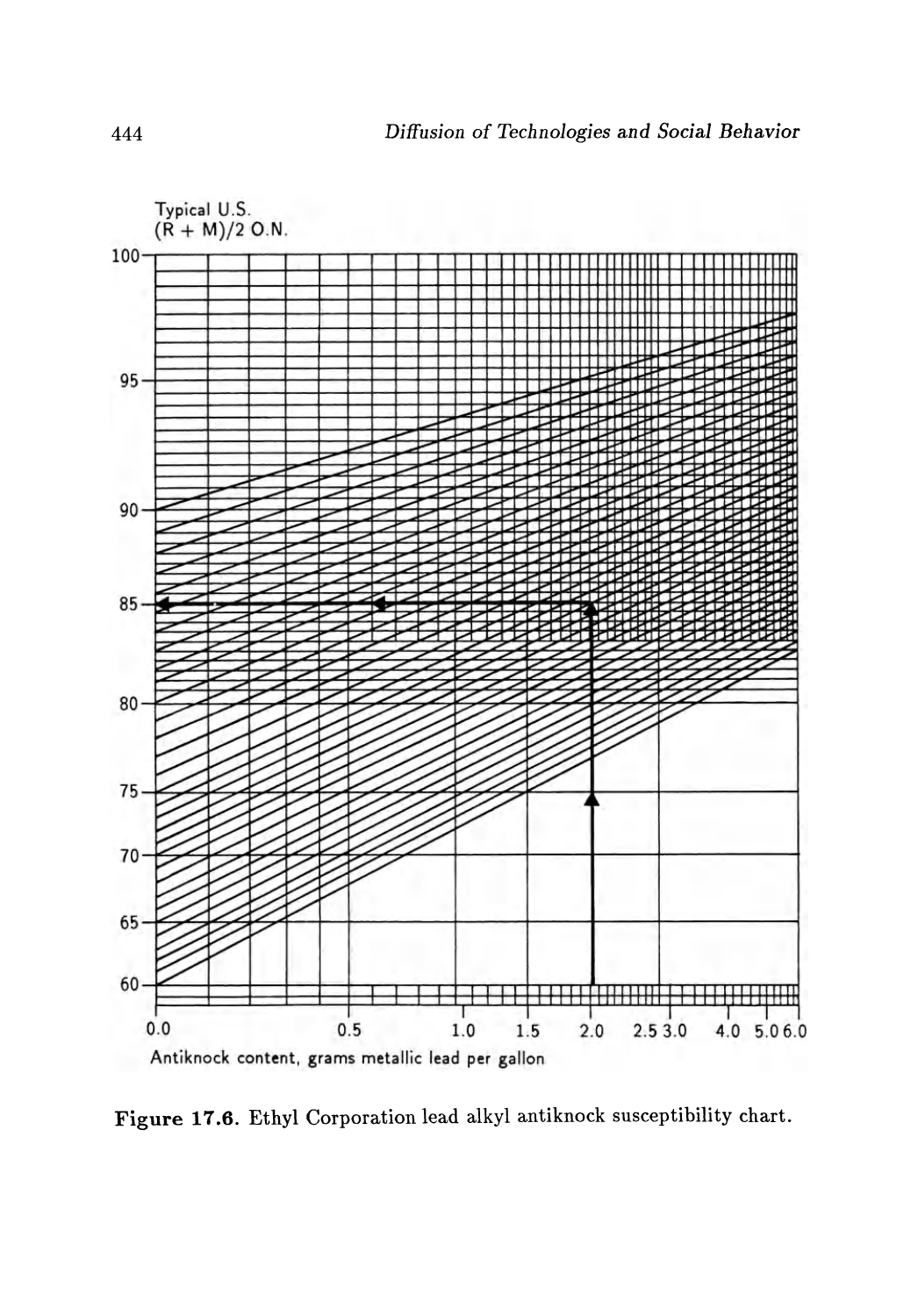Here there are three difficulties. The first is the same as the one noted above, *viz.,* some high octane refinery products fuels have been sold directly as lead-free premium gasoline without added lead. The second problem is that the *average* octane number associated with each process is only approximate. Moreover, apart from the four main types of cracking process, refiners have had, since the 1930s, a variety of other octane-enhancing processes available, including hydrogenation, polymerization, alkylation, hydrogen reforming and catalytic reforming. In fact, each refinery is unique in its mix of processes and products. The third problem is that we do not have published data on production by process, but only on *capacity* by process. On the average, over a long period of time, the two probably track together roughly, but on a year-to-year basis there are likely to be significant variations as some types of capacity are more highly utilized than others.[5] Apart from wartime distortions, during the early years of penetration of a new process one might expect some *debugging* troubles to reduce capacity utilization; this is the pattern observed in other cases of new process introduction. By contrast, in the late stages of a displacement, a refiner might keep an old depreciated plant on-stream and available, but operating at a low level *just in case* of a sudden upsurge in demand. Thus, one would tend to expect capacity utilization levels for a new process technology to start at moderate levels, rising gradually due to *learning by doing* until fairly late in the life of that technology, before dropping to rather low levels immediately prior to being phased out.

For the several reasons given above, the two ways of estimating base fuel octane levels would not be expected to agree exactly. Of the two, the *lead susceptibility* method would appear to be more reliable. In fact, the agreement between the two methods is not remarkably close *(Table 17.2).*  U sing both methods of calculating refinery octane, the share of *added octane*  attributable to refining technology versus that attributable to the addition of TEL is plotted in *Figure* 17.7. The results are very interesting, especially when the lead susceptibility chart is used to calculate base octane level. Starting in the late 1920s, the TEL share began to rise rapidly (except for the single relapse in 1932) to the 50% level, or more, which it held throughout the 1930s and even increased to a peak of 66% in the war year of 1944. Thereafter the TEL share began to drop, falling to 36% in 1950, with a slight pickup to 40% in 1953, followed by a further fall to a low point of 17% in 1963. Yet it rebounded once again to the 32% level in 1967.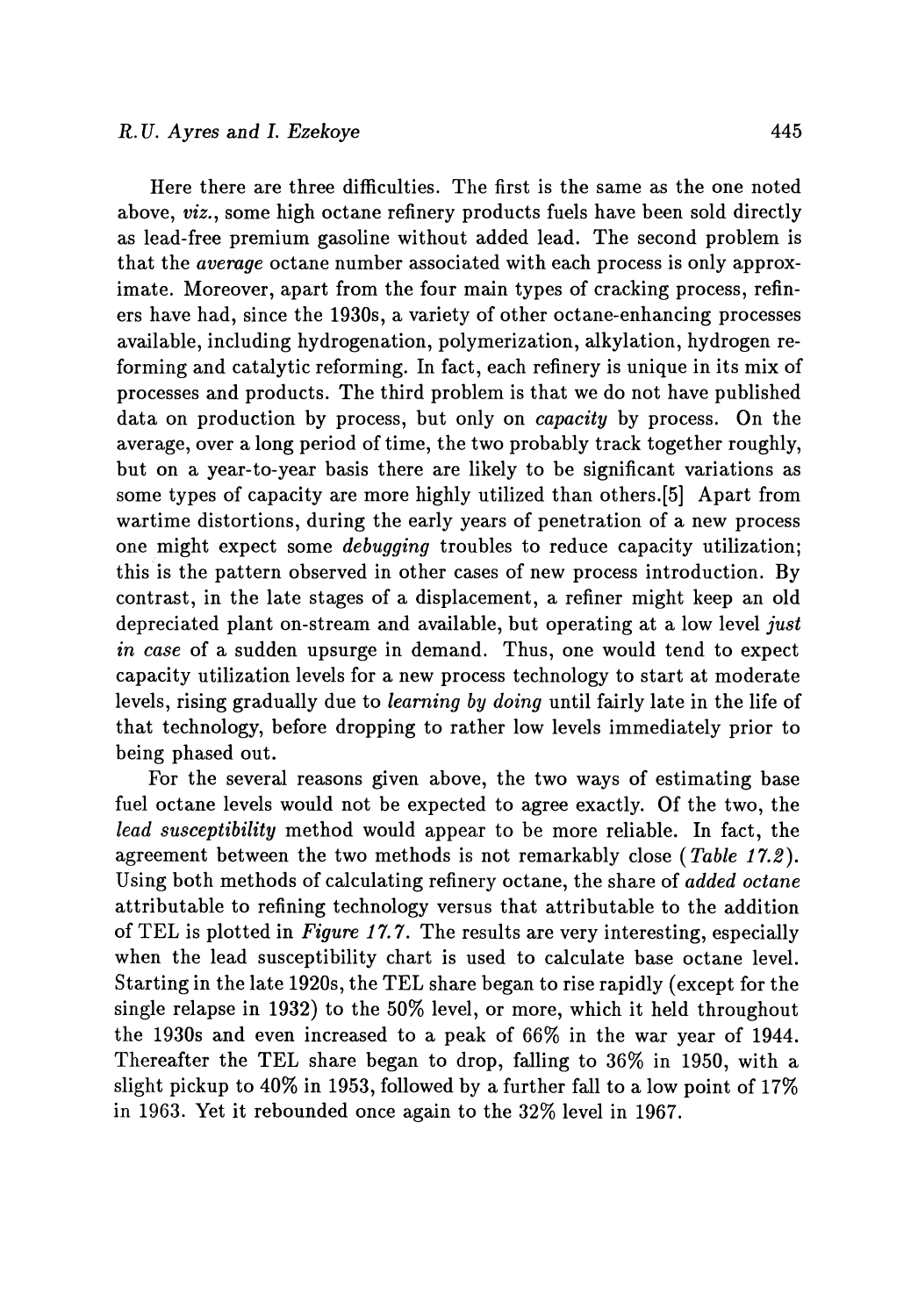|      |                     |                     |                     |        |                     | Addi-              | Addi-              | Addi-              |
|------|---------------------|---------------------|---------------------|--------|---------------------|--------------------|--------------------|--------------------|
|      | Refinery            | Refinery            | Refinery            | Actual | Actual              | tive               | tive               | tive               |
|      | octane <sup>a</sup> | octane <sup>b</sup> | octane <sup>c</sup> | octane | octane <sup>c</sup> | share <sup>a</sup> | share <sup>b</sup> | share <sup>c</sup> |
| 1930 | 64.0                | 60.50               |                     | 67.5   |                     | 0.200              | 0.400              |                    |
| 1931 | 63.5                | 60.88               |                     | 67.0   |                     | 0.206              | 0.360              |                    |
| 1932 | 69.0                | 61.00               |                     | 72.0   |                     | 0.136              | 0.500              |                    |
| 1933 | 63.5                | 61.25               |                     | 72.0   |                     | 0.386              | 0.489              |                    |
| 1934 | 60.0                | 61.50               |                     | 72.5   |                     | 0.556              | 0.489              |                    |
| 1935 | 60.0                | 61.75               |                     | 72.5   |                     | 0.556              | 0.478              |                    |
| 1936 | $60.0\,$            | 61.88               |                     | 73.0   |                     | 0.565              | 0.483              |                    |
| 1937 | 60.0                | 62.00               |                     | 75.0   |                     | 0.600              | 0.520              |                    |
| 1938 | 63.0                | 62.13               |                     | 77.0   |                     | 0.519              | 0.551              |                    |
| 1939 | 63.0                | 62.38               |                     | 77.0   |                     | 0.519              | 0.541              |                    |
| 1940 | 62.0                | 62.63               |                     | 77.0   |                     | 0.556              | 0.532              |                    |
| 1941 | 63.0                | 62.75               |                     | 78.2   |                     | 0.539              | 0.548              |                    |
| 1942 | 63.0                | 63.00               |                     | 79.2   |                     | 0.555              | 0.555              |                    |
| 1943 | 63.0                | 63.38               |                     | 81.5   |                     | 0.587              | 0.575              |                    |
| 1944 | 60.0                | 65.75               |                     | 79.6   |                     | 0.662              | 0.468              |                    |
| 1945 | 61.0                | 66.98               |                     | 79.5   |                     | 0.627              | 0.424              |                    |
| 1946 | 68.0                | 67.75               |                     | 82.7   |                     | 0.450              | 0.457              |                    |
| 1948 | 66.5                | 68.25               |                     | 82.5   |                     | 0.492              | 0.438              |                    |
| 1949 | 69.0                | 69.00               |                     | 83.8   |                     | 0.438              | 0.438              |                    |
| 1950 | 74.0                | 70.25               |                     | 85.88  |                     | 0.331              | 0.436              |                    |
| 1951 | 73.0                | 71.00               |                     | 85.95  |                     | 0.360              | 0.416              |                    |
| 1952 | 73.0                | 71.75               |                     | 86.75  |                     | 0.374              | 0.408              |                    |
| 1953 | 73.0                | 74.25               |                     | 87.50  |                     | 0.387              | 0.353              |                    |
| 1957 | 82.0                | 79.75               |                     | 92.20  |                     | 0.242              | 0.295              |                    |
| 1958 | 83.0                | 80.38               |                     | 93.45  |                     | 0.241              | 0.301              |                    |
| 1959 | 85.0                | 80.82               |                     | 94.00  |                     | 0.205              | 0.300              |                    |
| 1962 | 87.0                | 82.13               |                     | 94.90  |                     | 0.176              | 0.284              |                    |
| 1963 | 87.0                | 82.50               |                     | 95.10  |                     | 0.180              | 0.279              |                    |
| 1966 | 81.0                | 83.75               |                     | 95.65  |                     | 0.321              | 0.261              |                    |
| 1967 | 81.0                | 83.50               | 84.1                | 95.83  | 92.25               | 0.324              | 0.269              | 0.193              |
| 1970 |                     |                     | 84.6                |        | 92.25               |                    |                    | 0.181              |
| 1975 |                     |                     | 85.4                |        | 90.63               |                    |                    | 0.129              |
| 1978 |                     |                     | 85.8                |        | 90.00               |                    |                    | 0.105              |
| 1979 |                     |                     | 86.0                |        | 89.60               |                    |                    | 0.091              |
| 1980 |                     |                     | 86.2                |        | 88.72               |                    |                    | 0.065              |
| 1981 |                     |                     | 86.3                |        | 88.60               |                    |                    | 0.060              |
| 1982 |                     |                     | 86.5                |        | 88.50               |                    |                    | 0.052              |
| 1983 |                     |                     | 86.6                |        | 88.55               |                    |                    | 0.051              |
| 1984 |                     |                     | 86.7                |        | 88.60               |                    |                    | 0.049              |
| 1985 |                     |                     | 86.7                |        | 88.50               |                    |                    | 0.047              |
| 1986 |                     |                     | 86.7                |        | 88.67               |                    |                    | 0.051              |
| 1987 |                     |                     | 86.8                |        | 88.61               |                    |                    | 0.047              |

**Table 17.2.** Refinery and actual octane plus additive share.

<sup>a</sup>Method 1. <sup>b</sup>Method 2. <sup>c</sup>Extended series.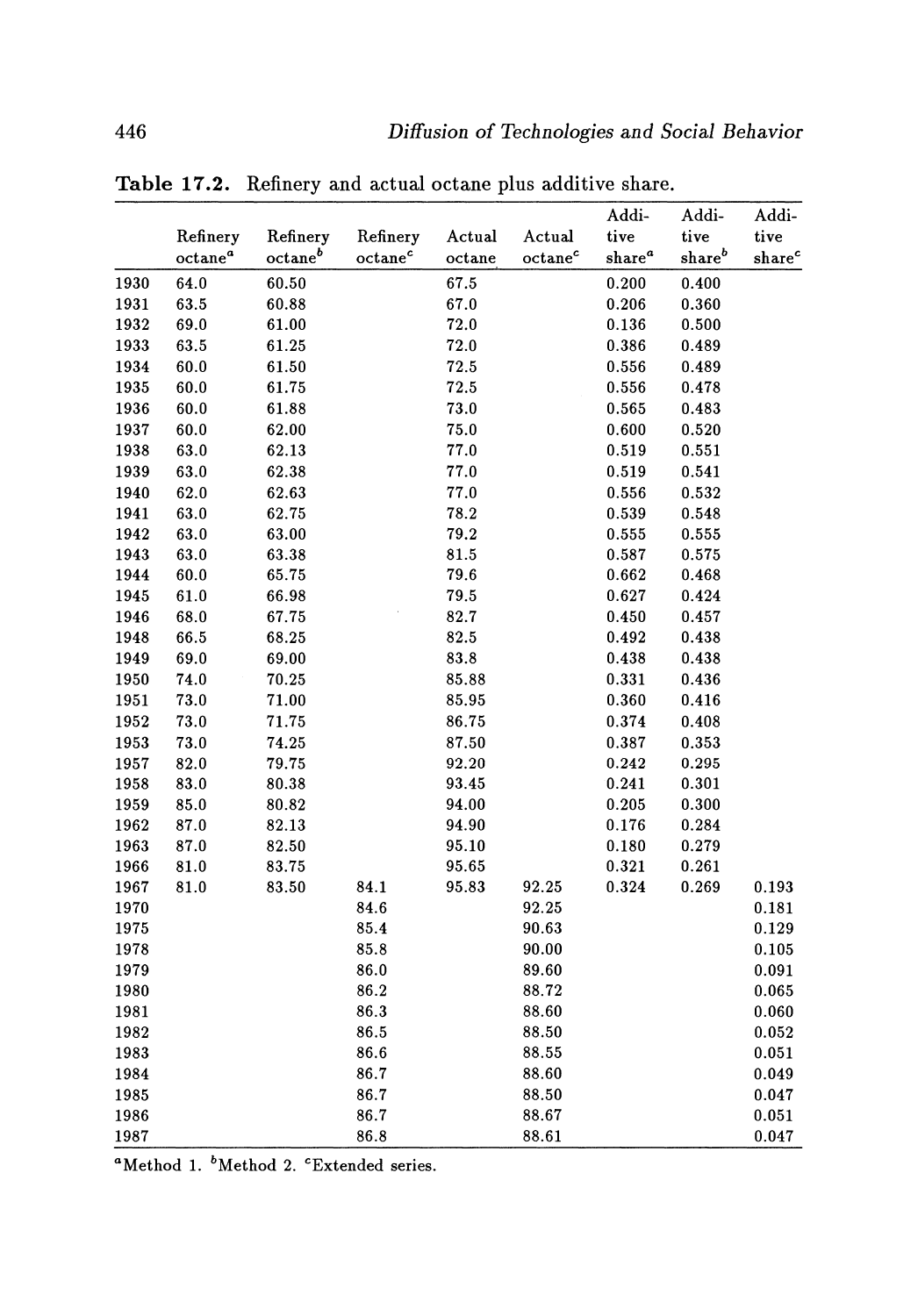

- 2. Octane level of 50 in 1920 assumed
- Figure 17.7. Contribution of additives to added octane.

#### 17.5 Discussion and Conclusions

How can this behavior be explained at all, still less fitted into the conventional *substitution* picture? As noted earlier, one normally expects the *superior* technology to gradually displace the *inferior* one, following an S-curve or some similar path. In the present case, TEL became dominant rather soon after its introduction, but did not replace cracking, or even slow down its rate of adoption. In fact, since the 1940s the trend has been the other way. TEL has subsequently been displaced very largely by more advanced cracking and other refining technologies and new additives *(Figure* 17.8). This trend was well advanced even before the environmental regulations restricting the use of TEL.

On the other hand, neither of the alternatives has ever entirely displaced the other. Even as TEL was phased out, other octane-enhancing additives have begun to replace it *(Figure* 17.8, *Table* 17.3). If there are economies of scale or economies of adoption favoring *lock-in* to either approach, e.g.,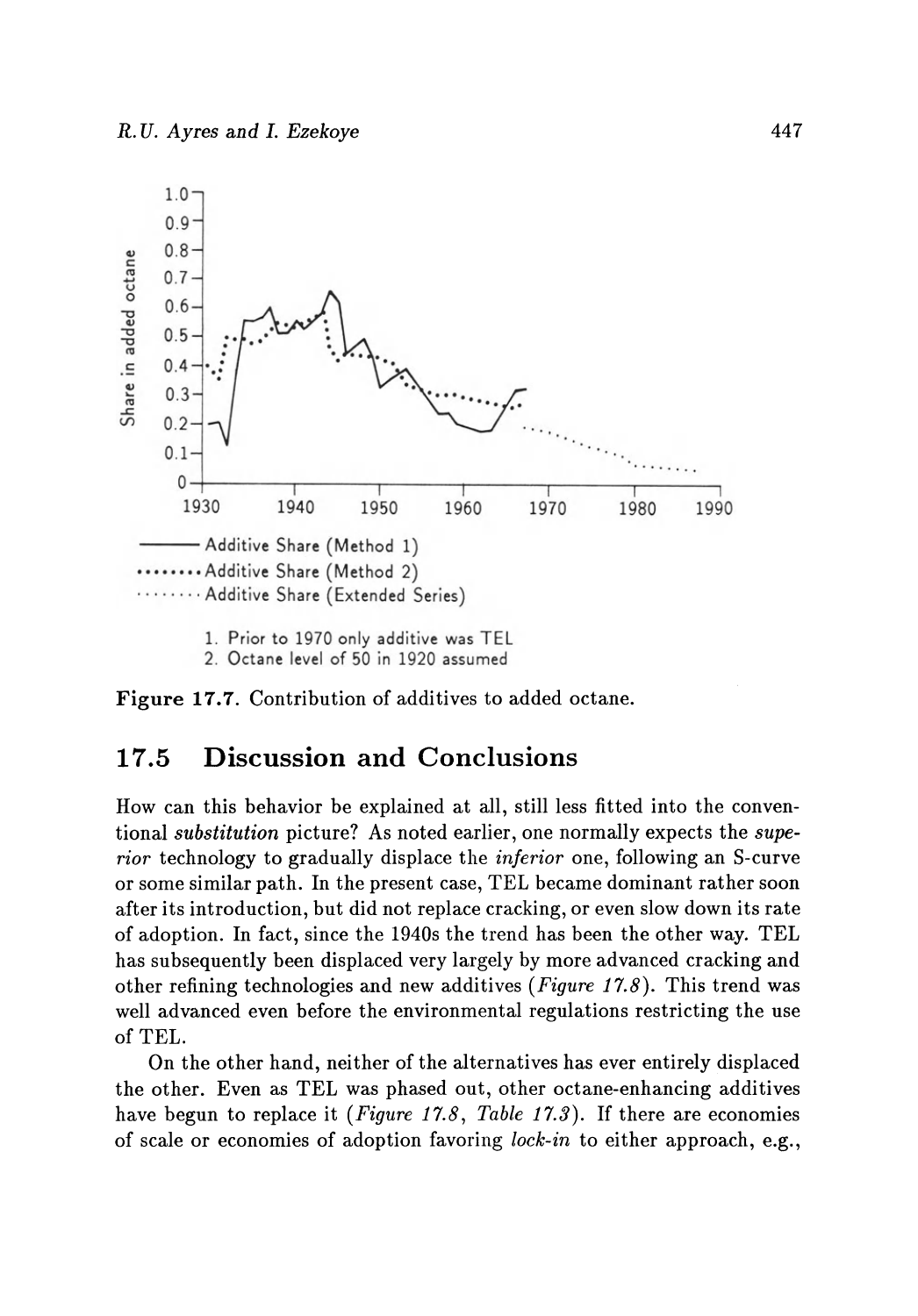

1. Toluene through 1978 includes MMT, which was banned in 1978 by the EPA.

Figure 17.8. Percentage contribution of different additives.

Arthur (1988a), they are evidently compensated for by diseconomies (declining marginal returns), possibly associated with high-severity petroleum refining. No matter how sophisticated the refinery technology, it is apparently always economical (in the narrow sense) to gain additional octane by the addition of some TEL, or one of the alcohols. By the same token, there are also declining marginal returns to the use of TEL, or other additives, beyond a certain point. Thus the two technologies, while somewhat competitive, are also to some extent complementary.

Apart from the issue of complementarity, noted above, it is important also to observe that one of the two technologies, cracking, was evolving rapidly while the other remained static until regulation forced a change. In fact TEL is one of the few examples of a technology which essentially did not evolve at all after introduction. Its diffusion process was therefore *pure,*  and not the more commonplace combination of technological change and diffusion together. Are there other cases like this one? Quite certainly there are, inasmuch as declining marginal returns and complementarity are not rare phenomena in economics.[6]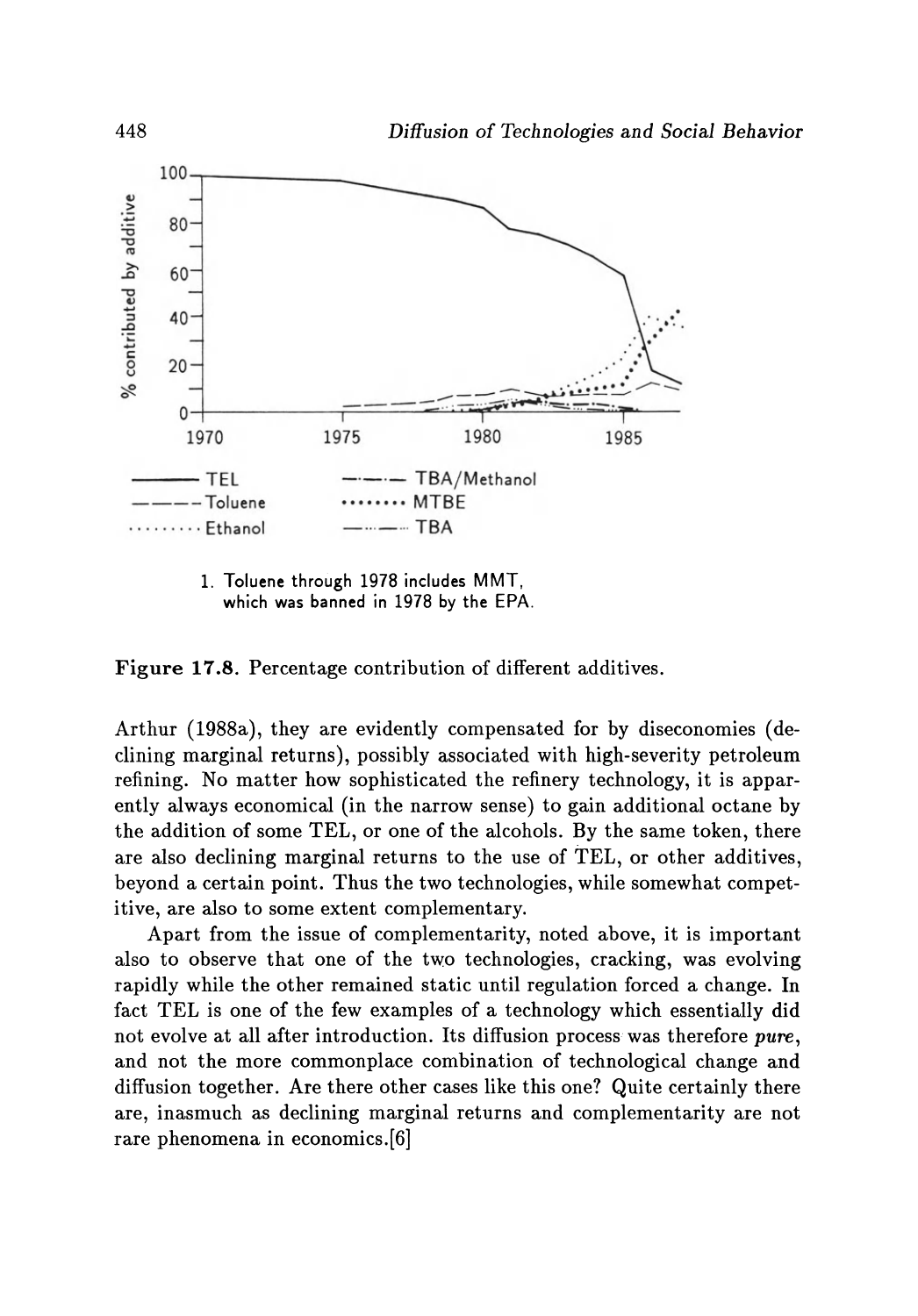|      |       |                  |         |            | TBA plus              |             |
|------|-------|------------------|---------|------------|-----------------------|-------------|
|      | TEL   | Toluene          | Ethanol | <b>TBA</b> | Methanol <sup>a</sup> | <b>MTBE</b> |
| 1967 | 100.0 |                  |         |            |                       |             |
| 1970 | 100.0 |                  |         |            |                       |             |
| 1975 | 97.3  | 2.7              |         |            |                       |             |
| 1978 | 91.4  | 3.8 <sup>b</sup> |         | 1.0        |                       |             |
| 1979 | 89.2  | 7.2              | 0.4     | 2.5        | 0.1                   | 0.6         |
| 1980 | 86.3  | 6.8              | 1.2     | $2.5\,$    | 0.8                   | 2.5         |
| 1981 | 76.8  | 9.3              | 2.2     | 3.7        | 3.1                   | 4.9         |
| 1982 | 74.9  | 6.9              | 6.0     | 2.5        | 4.0                   | 5.7         |
| 1983 | 71.0  | 6.6              | 10.9    | 1.8        | 3.0                   | 6.6         |
| 1984 | 65.1  | 7.2              | 15.5    | 1.0        | 3.3                   | 7.9         |
| 1985 | 57.8  | 7.3              | 22.5    | 0.3        | 1.4                   | 10.7        |
| 1986 | 17.6  | 12.0             | 41.2    |            |                       | 29.2        |
| 1987 | 12.2  | 9.4              | 36.1    |            |                       | 42.2        |

Table 17.3. Percentage contribution of different additives.

aFor methanol, add (TBA plus methanol) to MTBE.

 $b$ Methyl manganese tricasbonyl (MMT) accounted for 3.8% (or 44% of additives used in unleaded gasoline in 1978). MMT was banned in 1978 by the EPA.

#### Notes

- [1] In fact, for two early Pennsylvania refineries for which data is available Pratt's and Downer's - the gasoline output was only 1.5% of the output stream (Williamson and Daum, 1959).
- [2] Indiana Standard had oil wells in Indiana and Illinois, but the reserves were not large. The breakup of Jersey Standard left the parent company in possession of Humble Oil Co., with its large Texas crude oil reserves.
- [3] Kettering was inspired by the red-green natural dyes in plants, such as the trailing arbutus, and an apparent relationship between leaf color and early blooming (Raymond, 1980).
- [4] For instance, premium Sunoco "Blue" was made directly from the Houdry catalytic process; in the 1960s Amoco sold a premium lead-free gasoline of very high octane.
- [5] During World War II this distorted the picture significantly, inasmuch as the demand for high octane *aviation gasoline* soared, soaking up virtually all of the refinery capacity for catalytic cracking. As a consequence, old thermal cracking plants were kept in service and the base octane level of fuels used by the civilian sector declined sharply. It was made up, in part, by extraordinarily high use of TEL, as shown in *Figure 17.5.*
- [6] Another fairly obvious example is the complementarity between the basic oxygen furnace (BOF) and the electric arc furnace (EAF) in steel-making. The one converts pig iron from ore and scrap, but the other converts scrap only. The